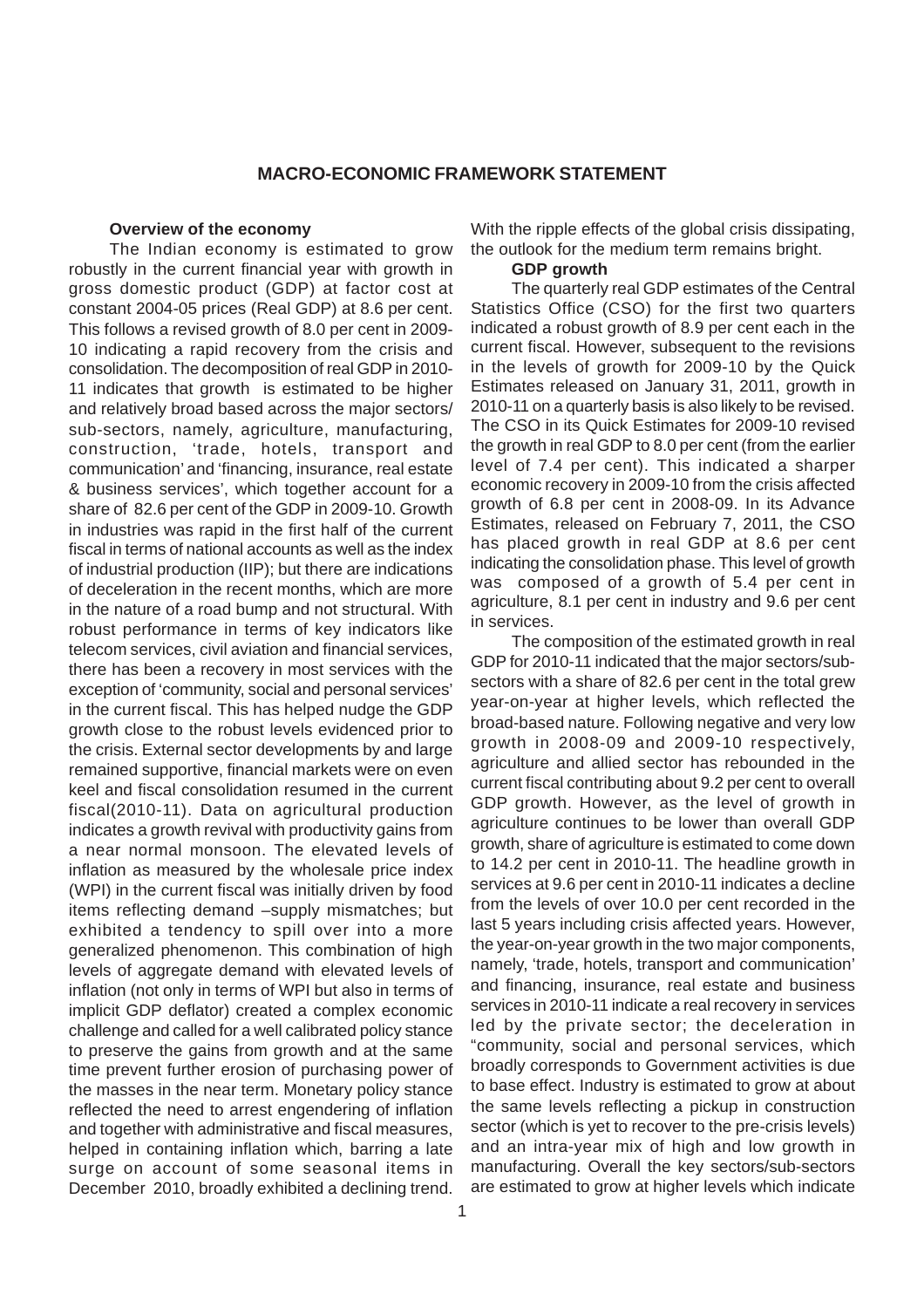a consolidation of growth and are below the pre-crisis robust levels.

In terms of expenditure method of estimation, GDP at constant market prices is projected to grow by 9.7 per cent in 2010-11, which follows a growth of 9.1 per cent in 2009-10 (Quick Estimates). Private final consumption expenditure that had decelerated in the last two years is estimated to pick up in the current fiscal even as Government final consumption expenditure has decelerated sharply on base effect and partial withdrawal of the stimulus. A deceleration year-on-year in gross capital formation owes to the fact that growth in 'changes in stock' and 'valuables' sharply decelerated on base effect offsetting the sizeable pickup in gross fixed capital formation. With growth in exports at constant prices estimated to grow almost twice that of imports, the draft of net exports on overall GDP is likely to be lower. The Quick Estimates for 2009-10 had indicated that gross domestic savings rate was 33.7 per cent and investment rate was 36.5 per cent which, given the levels of growth in gross fixed capital formation for the current fiscal, points to similar levels of investment rate in 2010-11.

# **Agricultural Production**

The Eleventh Five Year Plan had projected an annual average growth of 4 per cent for the agricultural sector. The average annual growth in the four years of the Plan (2007-11) was 2.9 per cent. The lower levels of growth of agricultural GDP was primarily due to the fall in the production of agricultural crops such as oilseeds, cotton, jute and mesta, and sugarcane. The gross capital formation in agriculture and allied sectors as a proportion of the agricultural GDP stagnated around 14 per cent during 2004-05 to 2006- 07. However, there is a marked improvement in this figure during the current Five Year Plan. The proportion has increased to 16.03 per cent in 2007- 08 and further to 19.67 per cent in 2008-09 (provisional) and to 20.30 per cent in 2009-10 (Quick Estimates).

The production of food grains after reaching a record level of 234.47 million tonnes in 2008-09 declined to a level of 218.11 million tonnes in 2009- 10. As per the Second Advance Estimates released by Ministry of Agriculture on February 9, 2011, production of foodgrains during 2010-11 is estimated at 232.07 million tonnes compared to 218.11 million tonnes last year. This is only marginally below the record production of foodgrains in 2008-09. The country is likely to achieve record production of wheat (81.47 million tonnes), pulses (16.51 million tonnes)

and cotton (33.93 million bales of 170 kg. each) this year. This high level of production has been achieved despite crop damage due to drought in Bihar, Jharkhand, Orissa and West Bengal and the effects of cyclones, unseasonal and heavy rains, and cold wave and frost conditions in several parts of the country.

# **Prices**

The year-on-year WPI inflation that started trending up in the last quarter of 2009-10 continued through the current fiscal. Food price inflation during the last financial year was mainly driven by high inflation in pulses, cereals, and sugar due to bad monsoon. In spite of having a good monsoon this year, headline inflation at elevated levels owed to high levels of food inflation. The financial year 2010-11 started with a double-digit headline inflation of 11.0 per cent in April 2010. A series of steps, both administrative and macroeconomic, were taken to combat the rising food inflation. After remaining in double digits from April to July 2010, headline inflation came down to single digits and stood at 8.8 per cent in August 2010. Headline inflation in November 2010 was 8.1 per cent; but the trend reversed and in December 2010 it was 8.4 per cent. The inflation in food articles which had moderated in November 2010 again jumped to 13.6 per cent in December 2010. The spurt in inflation in December 2010 could be attributed to supply bottlenecks especially in vegetables, onions, tomatoes, fruits, milk, eggs, and fish. A sudden spike in prices of onions during December 2010 was witnessed on account of damage to the onion crop. The average inflation in primary articles was reported at 18 per cent on an average during the period April 2010 to December 2010 as compared to 10 per cent last year for the same period. Recovery in the domestic economy led to demand-side pressure on inflation. The inflationary pressure persists both from domestic demand and higher global commodity prices on account of the global recovery. As food has a higher weight in consumer price indices than in the WPI, inflation measured by consumer price indices (CPIs) also remained high as compared to WPI from November 2008 onwards; this continues through the current fiscal. In August 2010, inflation in terms of all price indices had come down to single digit after 15 consecutive months of double-digit inflation. Year-onyear inflation in the CPI-IW was 9.47 per cent in December 2010 as compared to 14.97 per cent in December 2009. On year-on-year basis, inflation in the CPIs for agriculture workers (CPI-AL) and rural workers (CPI-RL) was 7.99 per cent and 8.01 per cent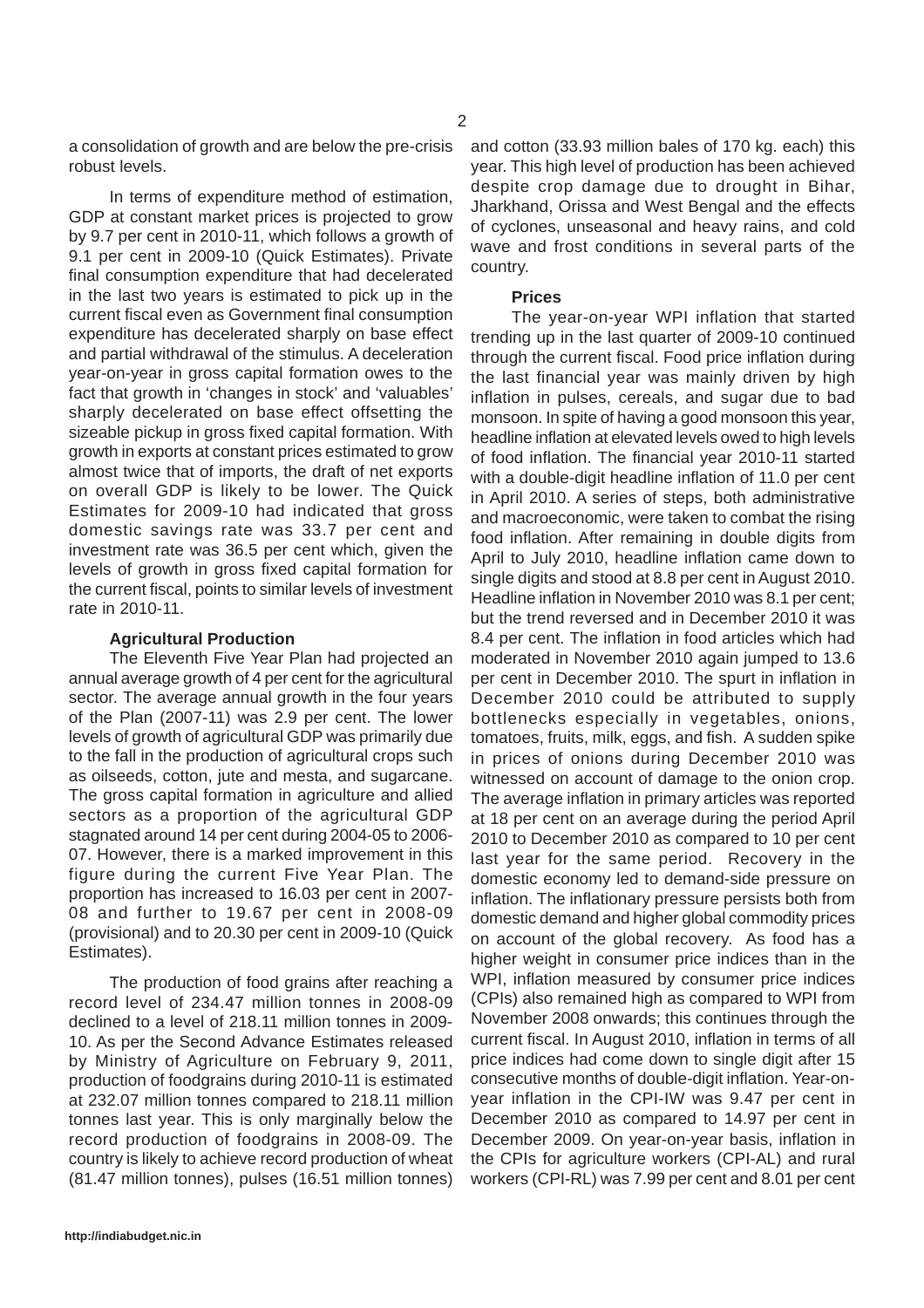respectively in December 2010 as compared to 17.21 and 16.99 per cent respectively in December 2009.

## **Industry and services**

The rapid and strong recovery of the economy in 2009-10 owed to the strong growth in the manufacturing sector. The Index of Industrial Production (IIP) grew by 10.5 per cent in 2009-10 as against a level of 3.2 per cent in 2008-09. In fact, the IIP was in double digits during November 2009 to March 2010. There has been some volatility in growth in the current fiscal with four out of nine months registering double digits growth and in three months growth was lower than 5 per cent. This is partly on account of base effect. As per the data on IIP released by CSO for December 2010, the index grew by 1.6 per cent and growth year-on-year during April-December 2010 was placed at 8.6 per cent. The deceleration on base effect is in the nature of a road bump and the momentum in growth as evidenced by deseasonalised measures of IIP growth indicates a recovery. The manufacturing sector, which has a weight of 79.35 per cent in the IIP, is the key driver. Manufacturing output growth has dipped from a peak of 18 per cent in April 2010 to 1.0 per cent in December 2010, as a result of which IIP growth has also come down from 16.6 per cent in April 2010 to 1.6 per cent in December 2010. Despite wide fluctuations, the April–December 2010 cumulative growth rate has remained at a robust 9.1 per cent for the manufacturing sector. With a share of 57.8 per cent in real GDP, the services sector has remained the key driver of the robust growth process. India's services GDP growth has been continuously above overall GDP growth, pulling up the latter since 1997- 98. Together with a share of 35 per cent in total exports and a growth of 27.4 per cent therein during the first half of 2010-11 and a high share in FDI equity inflows. services sector is important in overall economic activity including in terms of employment.

# **External Sector**

With robust inflows financing the elevated levels of current account deficit, the external sector developments remained supportive of the growth momentum in the current fiscal. However there are concerns on the composition of the inflows. Data on balance of payments available for the first half of the current fiscal indicated a current account deficit of US \$ 27.9 billion as against a level of US \$ 13.3 billion in April-September 2009. Lower levels of net invisible surplus at US \$ 39.1 billion together with higher trade deficit levels of US \$ 66.9 billion accounted for this widening. Net capital flows at US\$ 36.7 billion in the first half of 2010-11 were higher as compared to US\$ 23.0 billion in the first half of 2009-10. The increase was primarily composed of inflow of portfolio investment, mainly FIIs, short-term trade credits, and external commercial borrowings (ECBs). The large increase, however, was considerably offset by the moderation in net FDI inflows to India. Notwithstanding significant increase in net capital inflows, accretion to reserves during the first half of 2010-11 was lower, mainly due to more than doubling of current account deficit over the levels in the first half of 2009-10. Foreign exchange reserves increased from US\$ 252 billion at the end of March 2009 to US\$ 279.1 billion at the end of March 2010, showing a rise of US\$ 27.1 billion. During the current fiscal, reserves increased from US\$ 279.6 billion at the end of April 2010 to US\$ 292.4 billion at the end of November 2010. The reserves stood at US\$ 297.3 billion at the end of December 2010, showing an increase of US\$ 18.2 billion over the end-March 2010 level mainly on account of valuation changes. During the current fiscal, the monthly average exchange rate of the rupee has generally been range bound, moving in the range of ₹44-47 per US dollar between April and December 2010. The exchange rate of the rupee depreciated by 1.5 per cent against the US dollar, from  $\bar{\tau}$  44.50 per US dollar in April 2010 to  $\overline{6}45.16$  per US dollar in December 2010. The rupee also depreciated against other major international currencies such as the pound sterling (3.2 per cent) and Japanese yen (12.2 per cent) during the period.

### **Money, Banking and Capital Markets**

In view of rising food inflation and the risk of it impinging on inflationary expectations alongside the consolidating recovery, the Reserve Bank adopted a clear shift in stance from 'managing the crisis' to 'managing the recovery' and announced the first phase of exit from the expansionary monetary policy in the Second Quarter Review of October 2009 by terminating some sector-specific facilities and restoring the statutory liquidity ratio (SLR) of scheduled commercial banks to its pre-crisis level. As there were clear signs that the recovery was consolidating, it was felt that main policy instruments were at levels more consistent with a crisis situation than with a fast recovering economy and it was imperative to carry forward the process of exit from an accommodative policy stance. Taking into account the above consideration, during 2010-11 the Reserve Bank of India raised the policy rates six times wherein the repo and reverse repo rates under LAF have been increased. Since March 2010, repo rates and reverse repo rates have been increased cumulatively by 175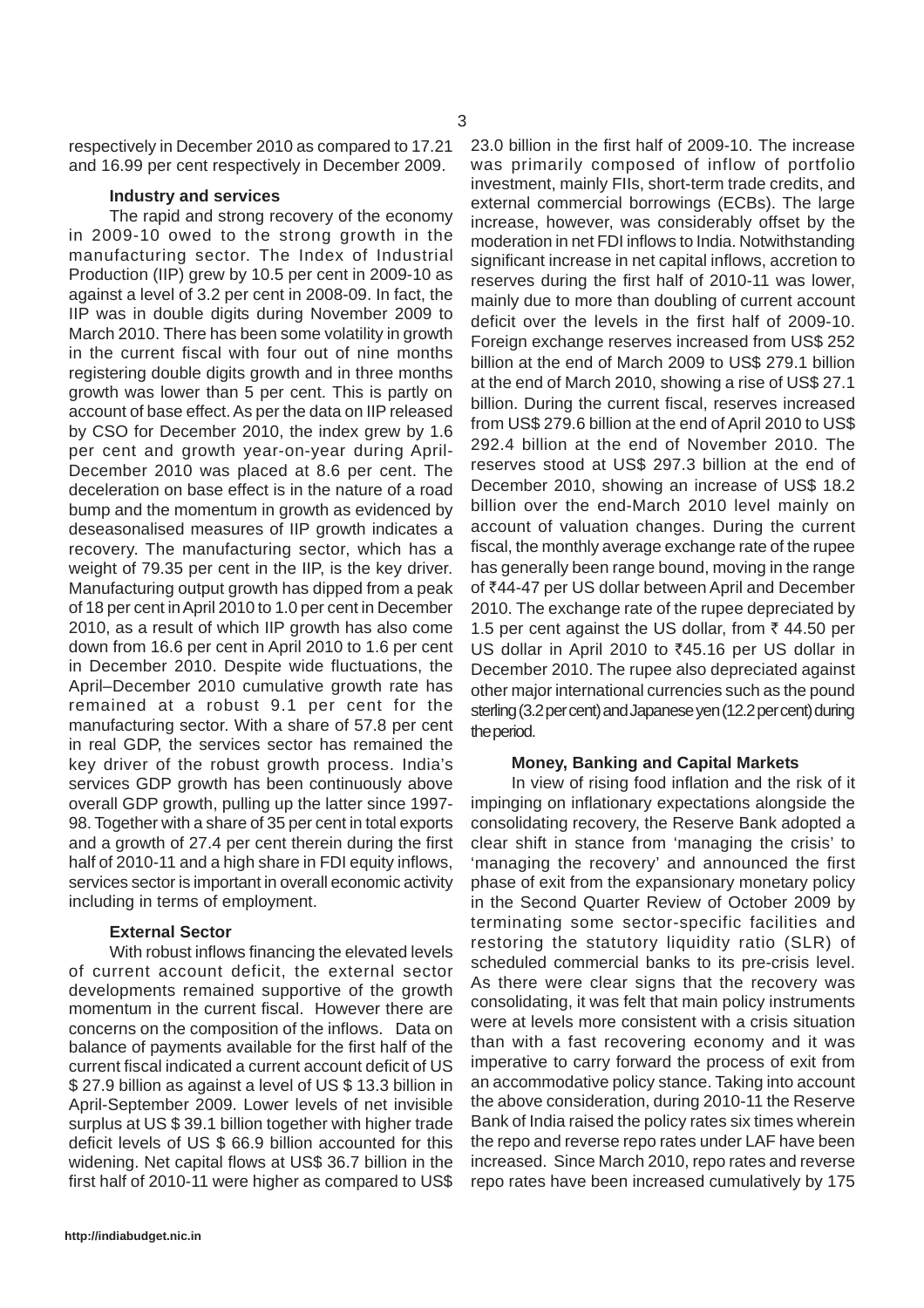basis points (bps) and 225 bps, respectively. The repo rate stands at 6.5 per cent and the reverse repo at 5.5 per cent at present. The cash reserve ratio (CRR) now stands at 6 per cent of net demand and time liabilities (NDTL) of banks. Thus, in 2010-11 persistently high inflation above the comfort level of Reserve Bank together with growth buoyancy ensured that monetary policy focus remained on containing inflation and inflationary expectations.

Year-on-year non-food credit growth was up 24 percent at end-December 2010, and financed many sectors more broadly (from the agriculture rebound to the 3G spectrum sales and private infrastructure projects), and the overall credit to GDP ratio rose to about 47.8 percent. Domestic capital markets performed well in 2010, primary markets financing record levels, including the largest ever IPO (for Coal India), while secondary markets reached new highs. A surge in foreign institutional inflows, year-on-year, in the first seven months of the fiscal helped support the market. Pensions and insurance gained, with life insurance premium growing nearly 26 percent and penetration doubling to 5.4 percent of GDP in 2009, from 2.3 percent in the year 2000. The past year saw banking deposit growth slow, as real interest rates were depressed, especially compared to returns in other fast recovering asset markets (real estate, gold, and stock markets).

# **Central Government Finances**

With clear evidence of economic recovery in 2009-10 as indicated by the Advance Estimates of the GDP, the Budget for 2010-11 resumed the path of fiscal consolidation with a partial exit from the stimulus measures. As a proportion of the GDP, fiscal deficit was estimated at 5.5 per cent in the Budget 2010-11 and the Medium Term Fiscal Policy Statement indicated a further reduction to 4.8 per cent and 4.1 per cent in 2011-12 and 2012-13 respectively. The fiscal outcome in the first nine months of the current financial year remained broadly on the consolidation track chalked out in the Budget. Owing to higher than estimated revenue from telecom 3G/BWA auctions and indirect taxes, there has been a 50 per cent increase in revenue receipts, year-on-year, during the first nine months of the current fiscal. Thus, there was headroom for higher levels of expenditure at the given fiscal deficit targets. With year-on-year growth in total expenditure in the first nine months of the current fiscal at 11.2 per cent as against a level of 8.5 per cent envisaged for the full year in the Budget Estimates for 2010-11, fiscal and revenue deficits are placed at ₹1,71,249 crore and ₹1,16,309 crore respectively, during this period, which constituted 44.9 per cent and 42.1 per cent of the Budget Estimates. With nominal GDP placed at  $\overline{78,77,947}$  crore for the year by the Advance Estimates of the CSO, the revised target for the current fiscal (2010-11) in terms of the fiscal deficit to GDP ratio is placed at 5.1 per cent and revenue deficit at 3.4 per cent in RE 2010-11.

#### **Prospects**

The CSO's Advance Estimates of growth in real GDP at 8.6 per cent for 2010-11 is considered appropriate as it is based on the trends in indicators in the various sectors of the economy. The deceleration in IIP in December 2010 is largely a reflection of base effect and there is an underlying growth momentum on a month-on-month deseasonalised basis as per the IIP data for December 2010. With a pick up in the key sub-sectors of services, and assuming a normal monsoon, real GDP is expected to grow by 9 per cent (+/- 0.25 per cent) in 2011-12. The downside risks to growth estimate are sub-normal monsoons, a sharp rise in commodity prices, particularly crude petroleum and the emerging global economic situation particularly those in advanced economies in the absence of fiscal stimulus. Higher growth could accrue from higher capital formation given the levels of incremental capital output ratio of 4.1 per cent estimated for the Eleventh Plan as well as gains in terms of total factor productivity. In the next five to ten years the former would be important and once the economy begins to operate close to its capacity, skill development and innovative activity in the country are expected to replace savings and investment rates as effective drivers of GDP growth.